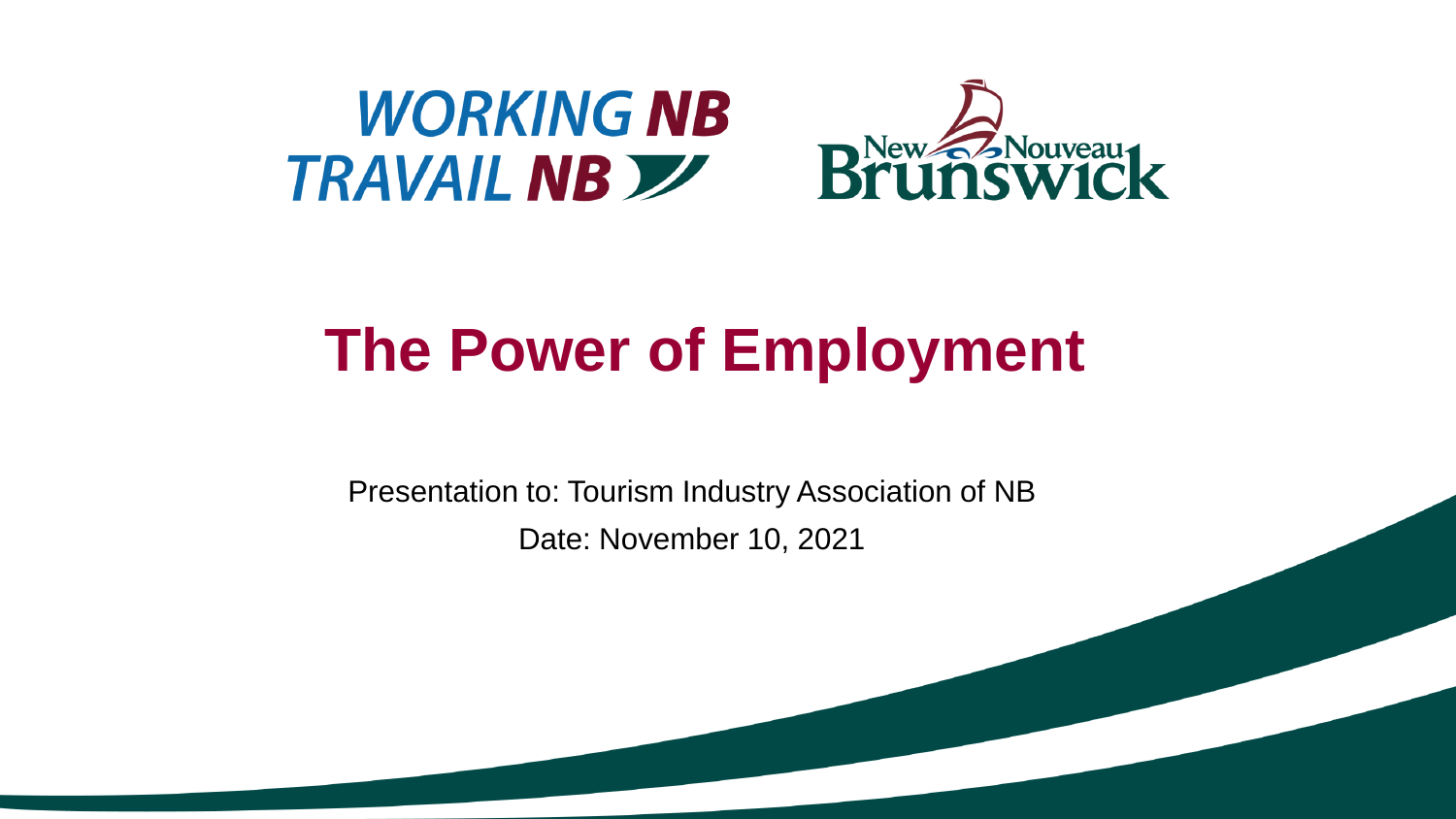### WorkingNB **The power of employment**

Empowering individuals, employers and regional partnerships through creative, measurable interventions and meaningful supports.

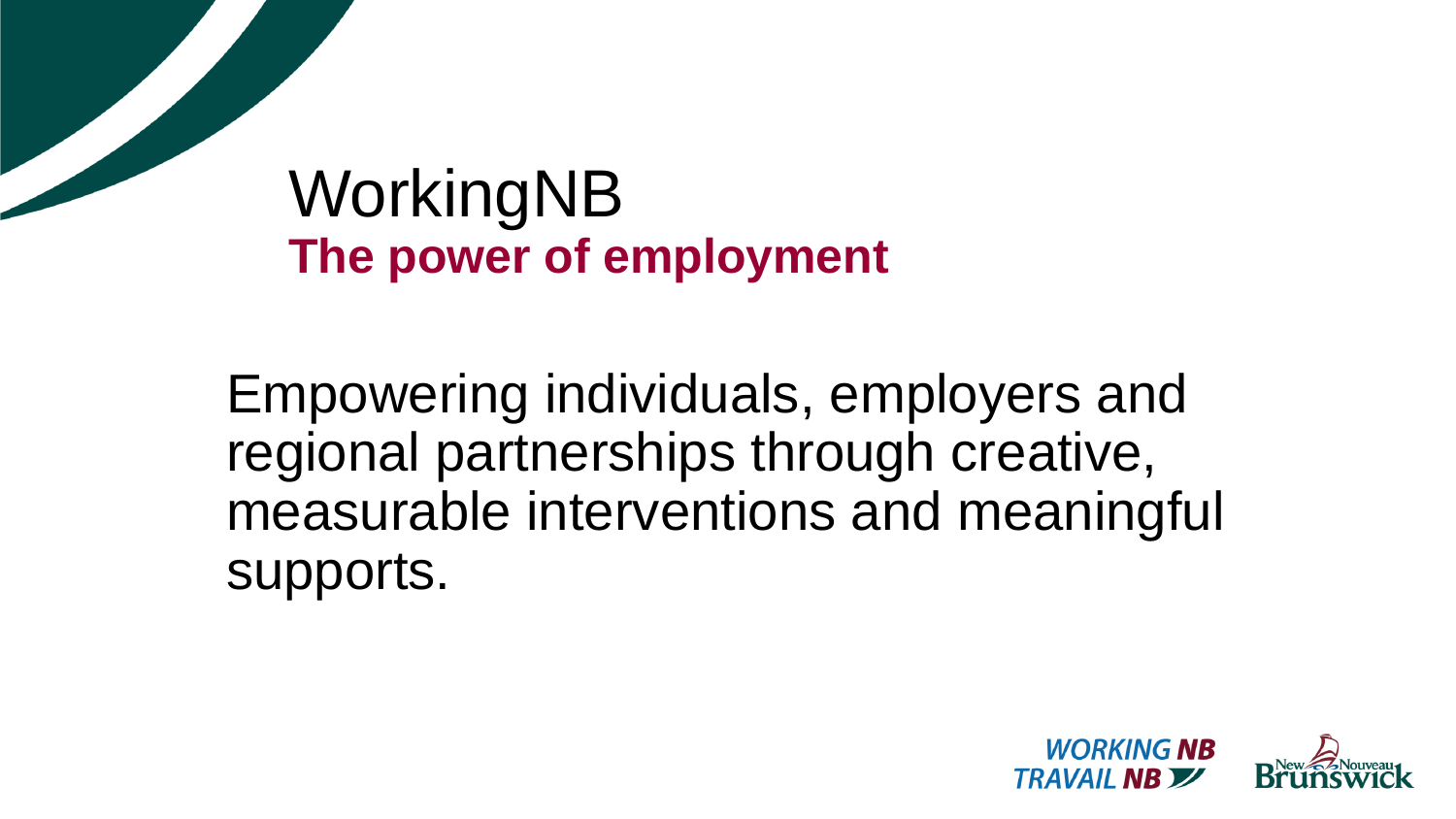### NB Labour Market

- Our New Brunswick labour market is changing.
	- o Before (historically): more **people** than **jobs**
	- o Recent years (before COVID): more **jobs** than **people**
	- o Post COVID: Likely a **jobs**/**skills** mismatch
- We need to remain flexible to meet the changing needs of individuals and employers by changing the way we provide employment services.

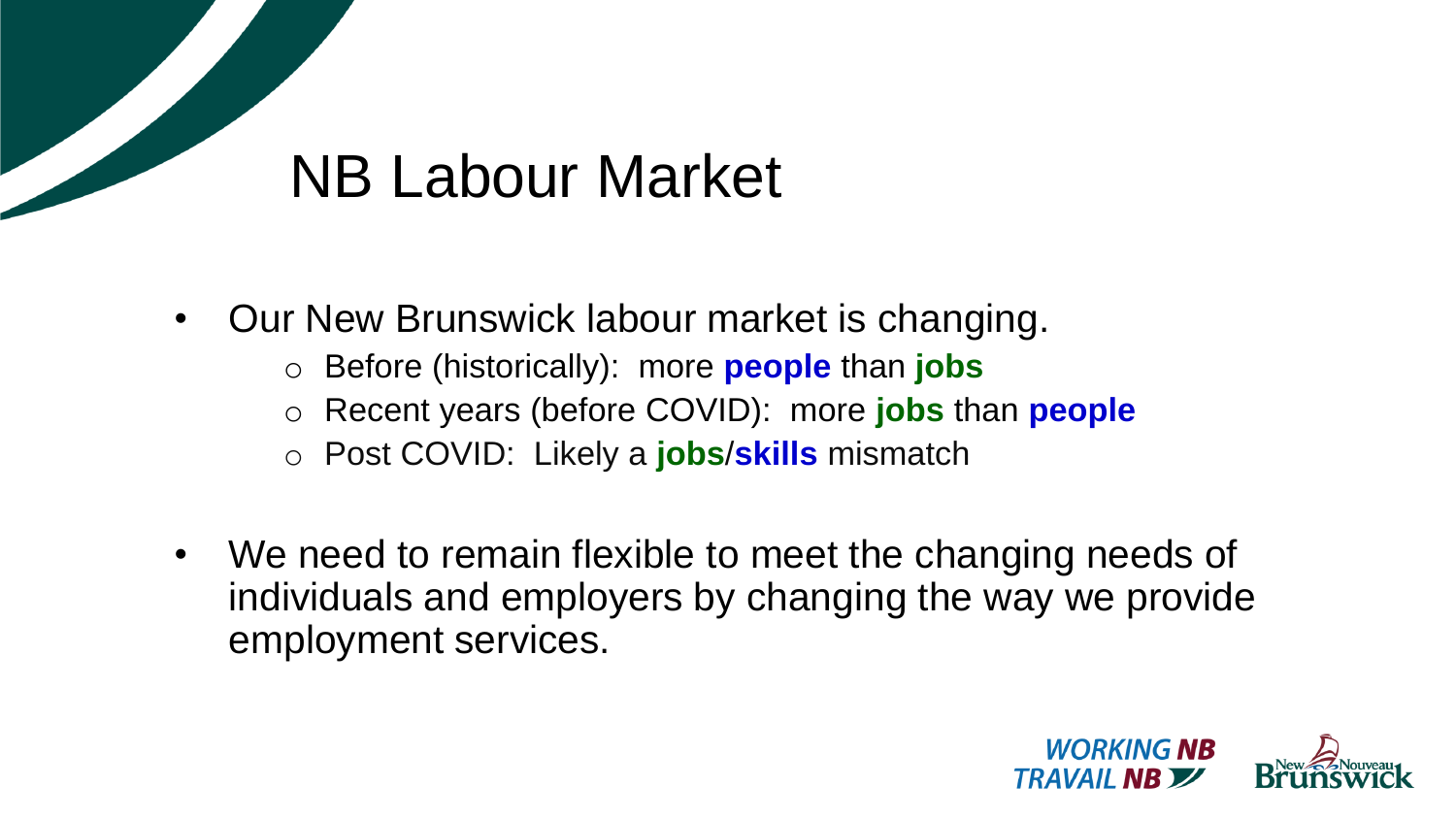## Ratio of Typical Working Age Residents to Seniors (New Brunswick)

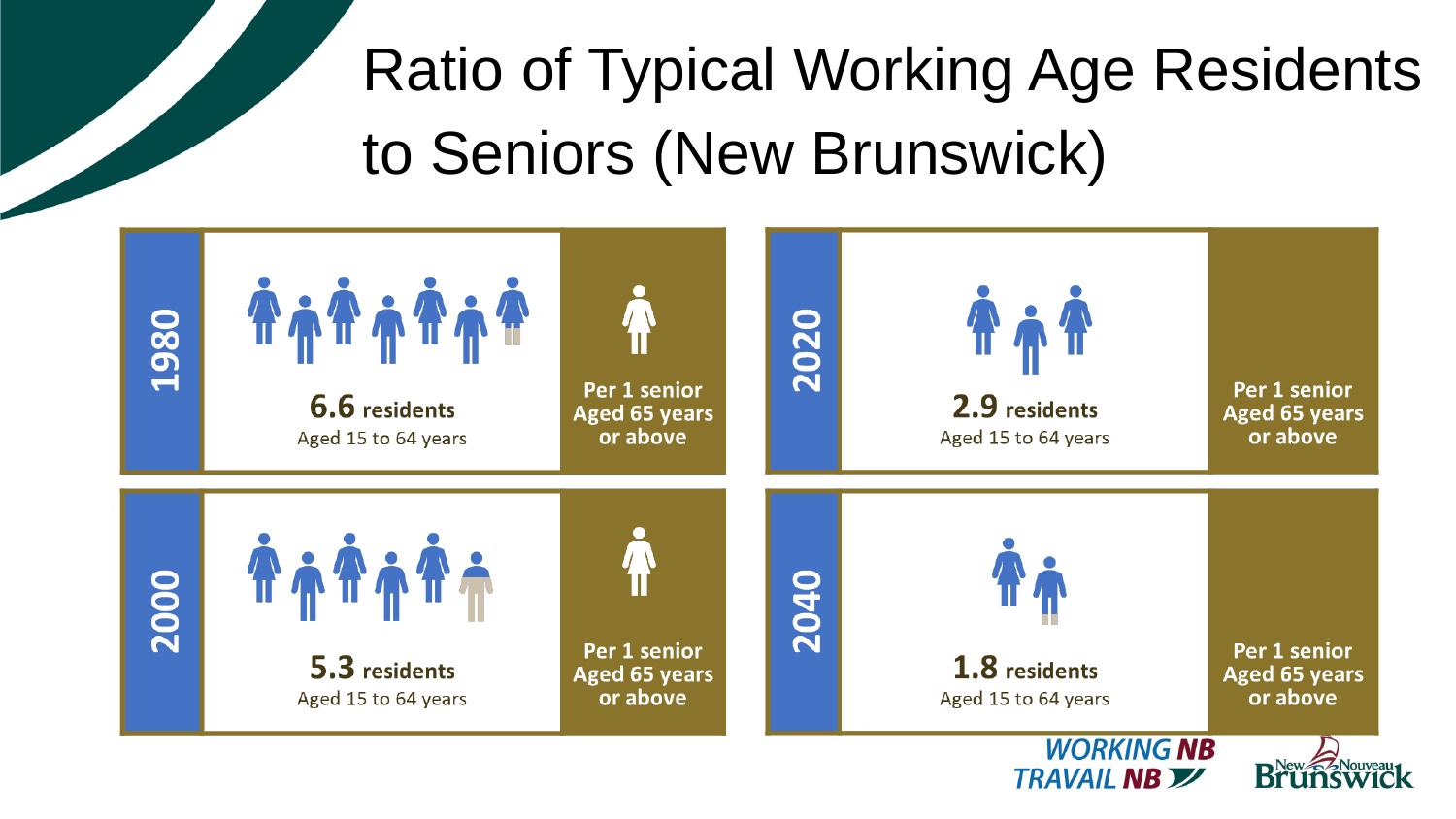

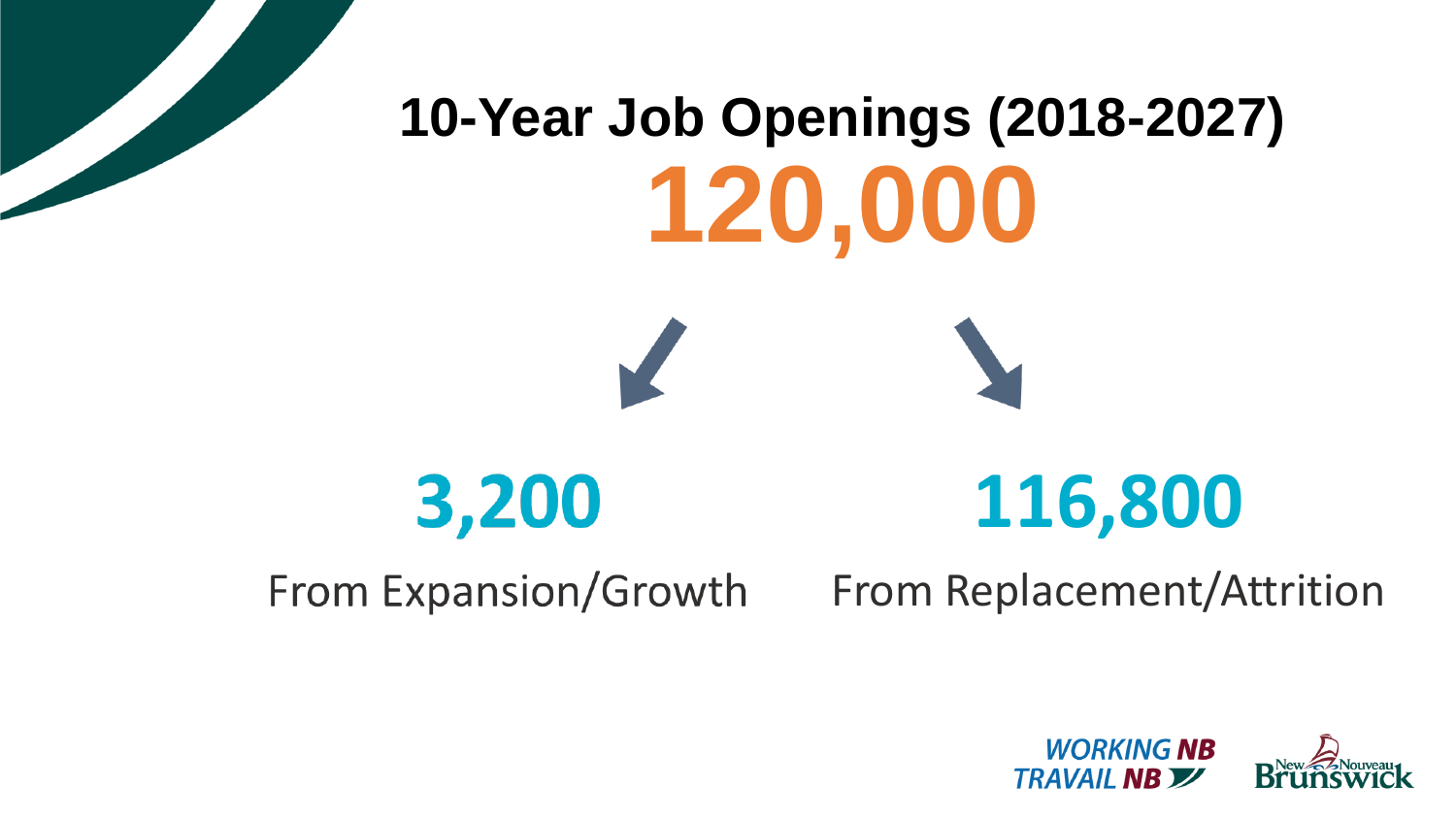

### Three clients **with multiple interconnected needs**



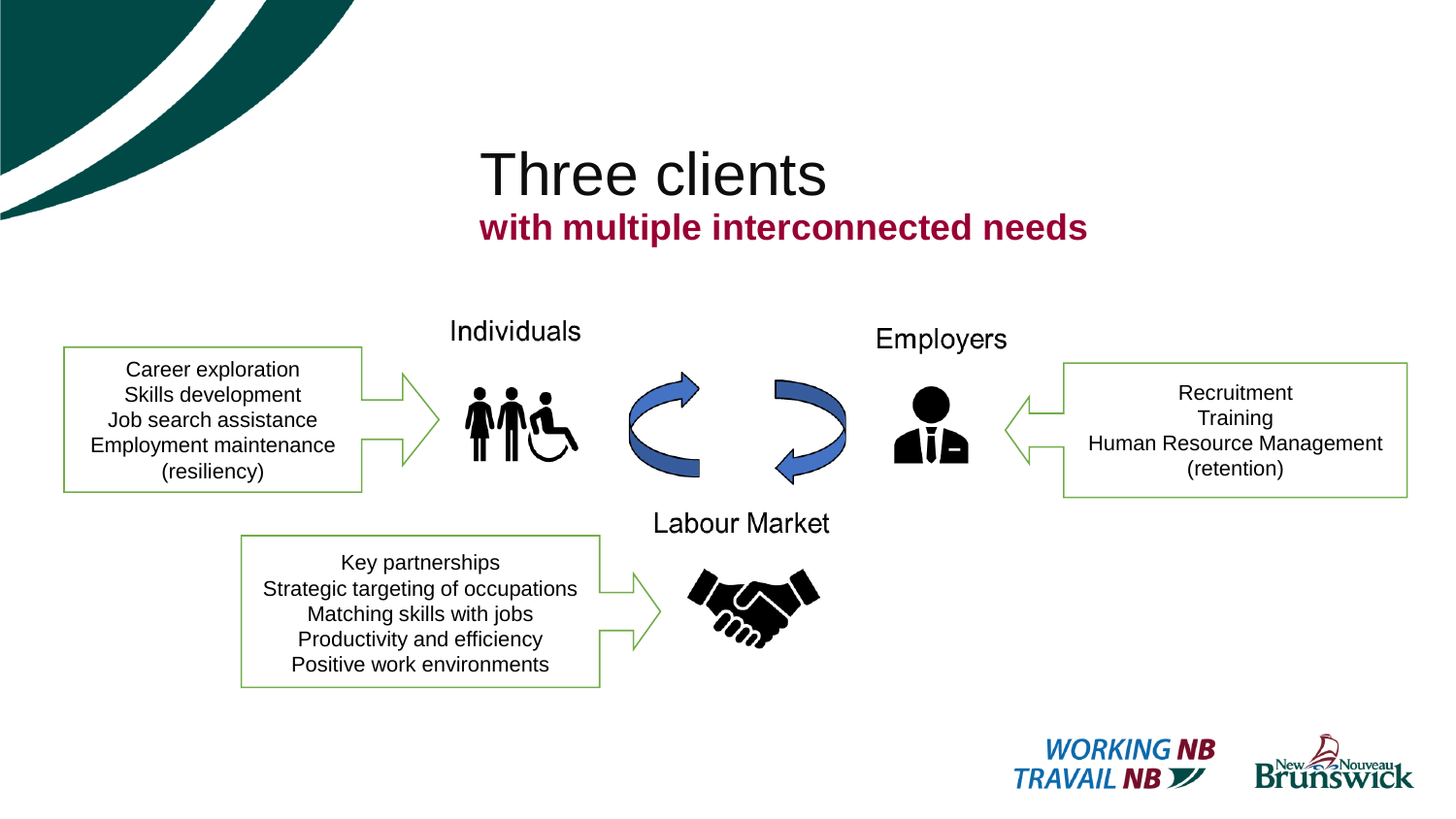Supporting employers Human Resource Support Services **Helping New Brunswick's employers succeed.**

- Focused on employer
- Have a conversation
- Provide HR supports based on assessment of three areas of need:
	- o Recruitment
	- o Training
	- o HR management (coaching, tools, strategies)

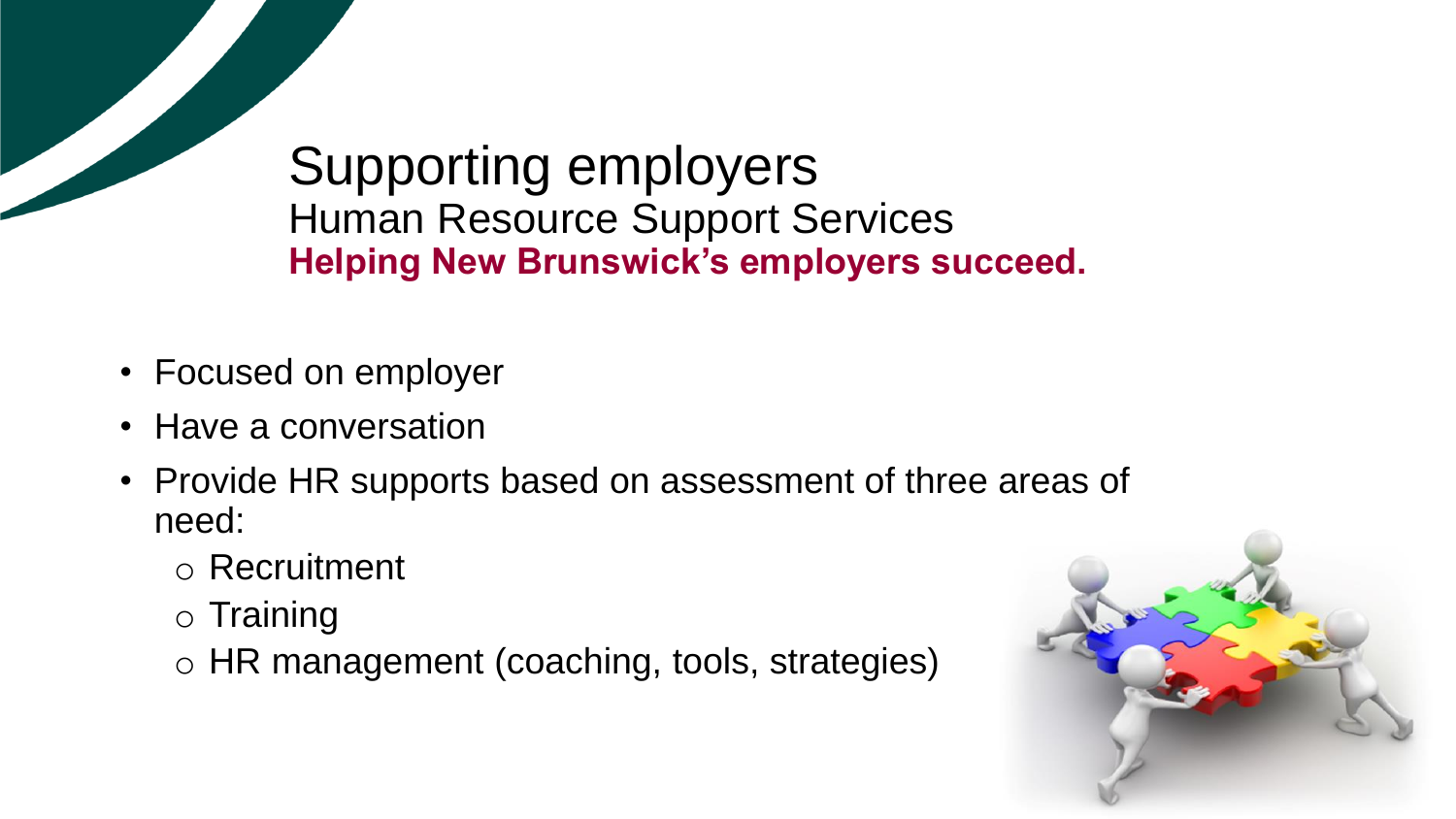### Services for employers

Focus on the needs of the employers and collaboratively identify interventions that lead to successful outcomes.

#### WorkingNB interventions:

- Recruitment support
- Access to labour market information
- Support for training activities
- Customized training options
- Access to HR expertise
- Recruitment and retention strategies
- Development of HR policies and procedures
- Performance management strategies
- Other employment supports



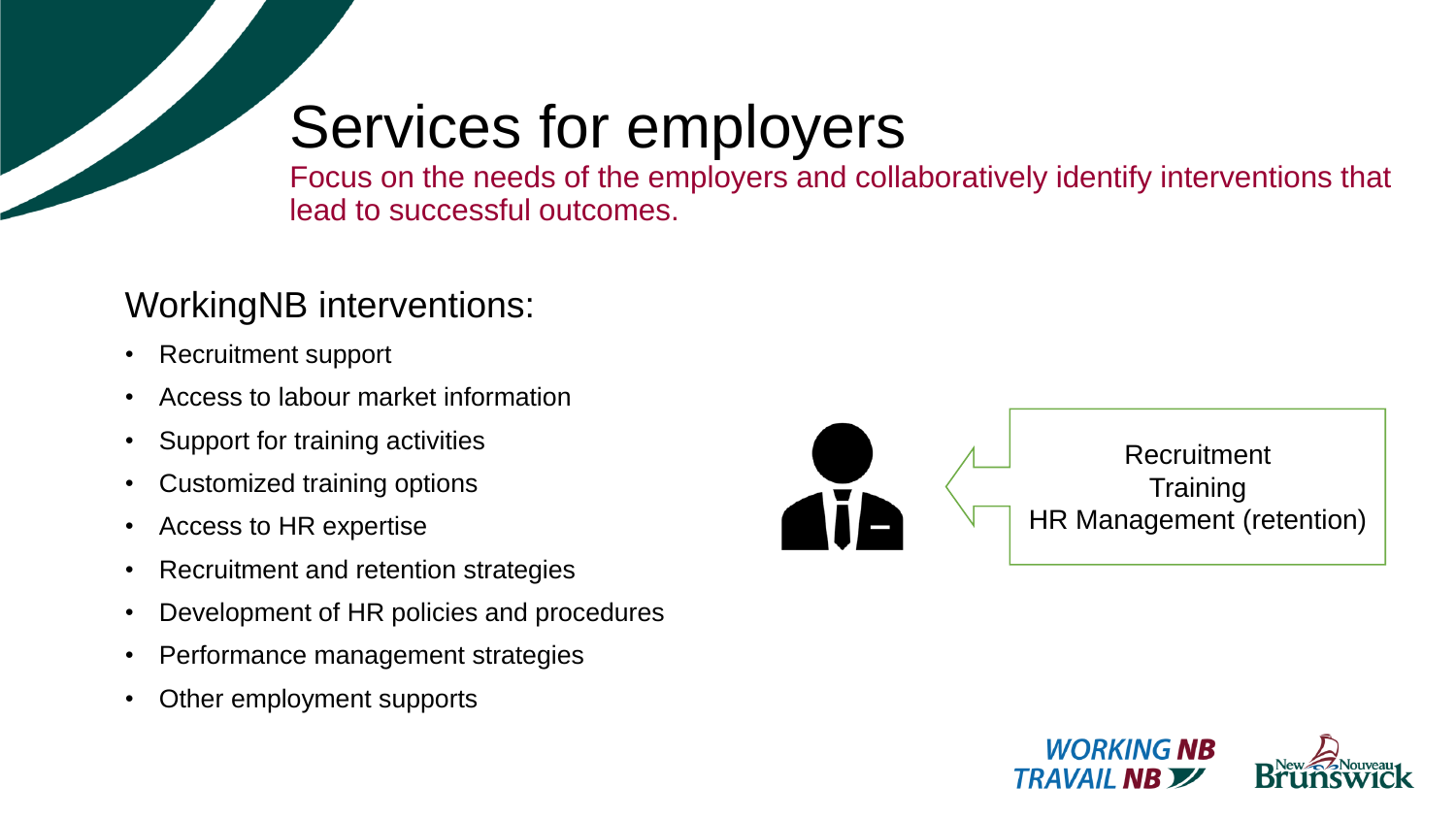### Connecting the Labour Market

#### **Virtual Job Fairs**

- $\circ$  Virtual regional events where individuals can explore job opportunities, chat with employers and download career resources
- o Virtual national recruitment events ("Job Connectors") for specific sectors / industries where employers with urgent needs can connect with job seekers

#### **Ongoing support**

- o Connecting employers with WorkingNB clients (job seekers)
- o In-person national recruitment events
- o Referrals to ONB for immigration
- Awareness of experiential learning (referral to Future NB)
- o Etc.

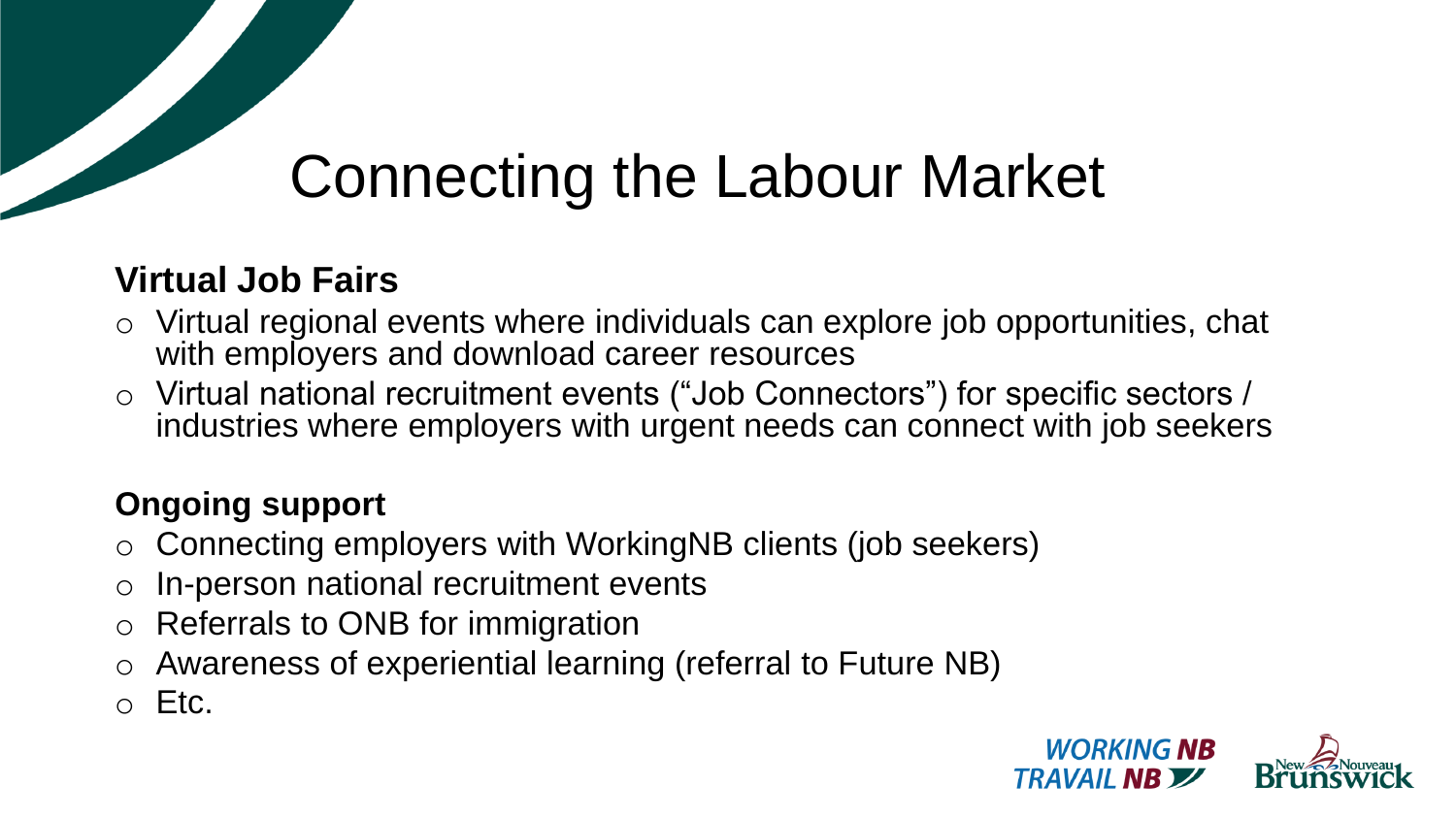

### Process to Support Clients

Employers: Human Resource Support Services



<https://workingnb.ca/contact>